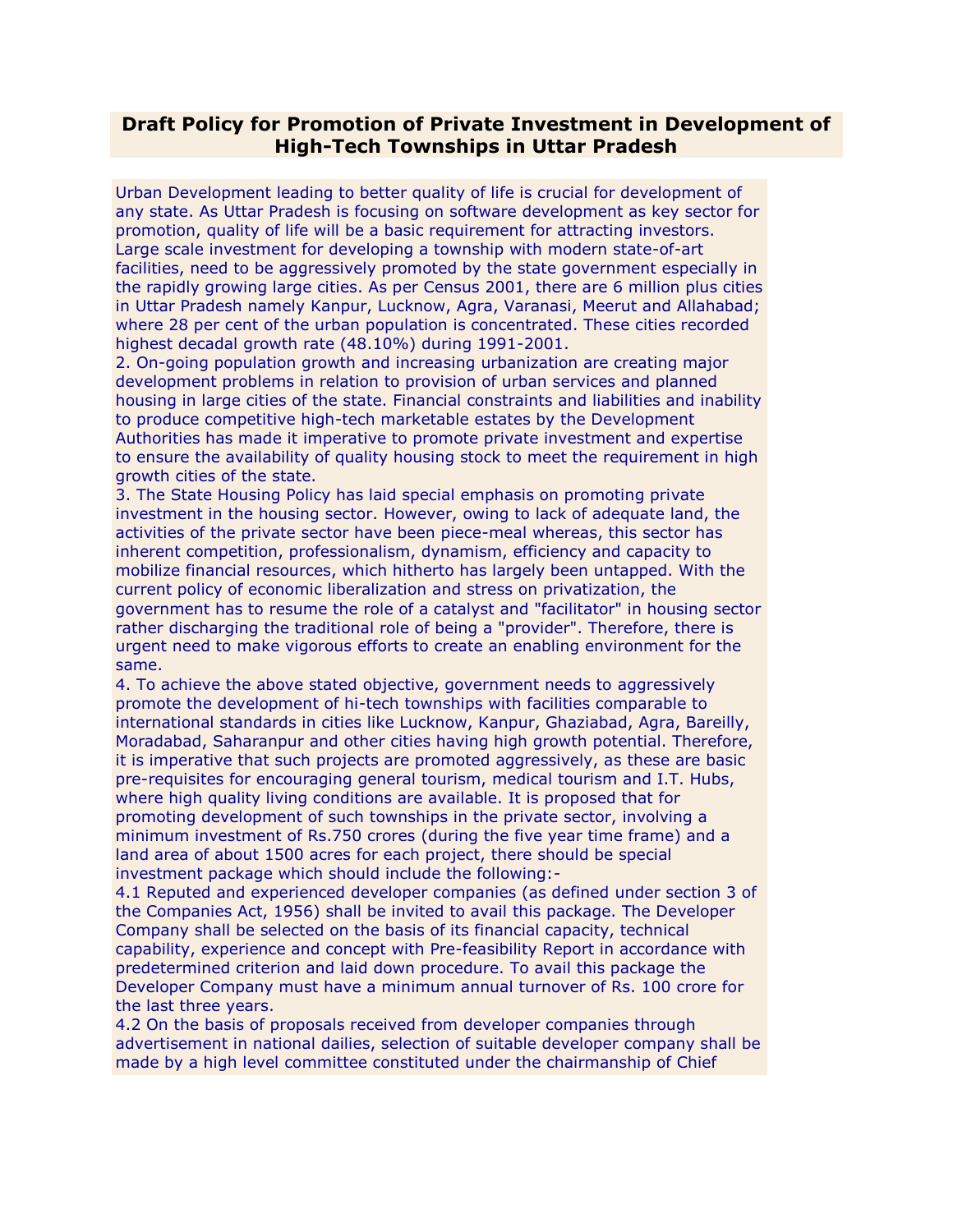Secretary, Government of Uttar Pradesh. The committee will comprise the following members: -

(i) Chief Secretary, Govt. of U.P. Chairman (ii) Principal Secretary/Secretary, Finance Member (iii) Principal Secretary/Secretary, Urban development Member (iv) Housing Commissioner, Housing & Development Board Member (v) Vice Chairperson of Concerned Development Authority Member (vi) Chief Town and Country Planner, U.P. Member (vii) Principal Secretary/Secretary, Housing and Member Convener Urban Planning (viii) Additional Members may be nominated by Chief Secretary, If required

4.3 Land for the development of township shall be acquired for such private developer by the development authority/ Housing Board or any other state agency, under the provisions of Land Acquisition Act, 1894 or U.P. Housing and Development Board Act 1965 and as for as possible compensation shall be determined through negotiations. The developer shall also be involved in the process of negotiation. In such cases where compensation could not be settled through negotiation, the same shall be determined by the District Collector under the provisions of Land Acquisition Act, 1894 or the relevant Act. In case of any dispute relating to land acquisition or increase of compensation by any Court in future, all liabilities shall rest with the developer.

4.4. The total cost of land would be borne by the developer company; however, 10% acquisition charges levied by the Collector shall be waived in this package. 4.5 The developer shall be exempted from stamp duty for initial purchase or transfer of land, which will be on a lease hold title for ninety years. Stamp duty charges on the properties sold after the development and freehold conversion charges at the rate of 12 percent of the lease premium of the land shall be payable by the developer to the concerned acquiring body at the time of subsequent sale/freehold conversion.

4.6 The land use structure in the proposed township, comprising of residential, commercial, institutional, green areas and community facilities, etc., shall be in accordance with the norms and standards prescribed in the Master Plan Guide lines and the Building Bye-laws for the time being in force. The proposed township shall be environmentally sustainable.

4.7 The developer shall prepare and submit a Detail Project Report (DPR) of the township within 180 days after the selection and this report will comprise layout of the proposed township, land use plan, infrastructure and services development plan, standards and specifications, implementation schedule, resource

mobilization, property management, operation and maintenance details etc. 4.8. The designated authority will grant necessary approval of DPR within 90 days of its submission. Developer will have flexibility of interchanging land use in the project area subject to the condition that percentage of land earmarked for any land use shall be as per norms and guidelines prevailing at the time of commencing of the project. Approval of detail project report by the designated competent authority will imply approval of the township plan. The mechanism for expeditious approval of DPR in this package shall be prescribed separately. 4.9 The developer shall have the option to carry out the entire internal and